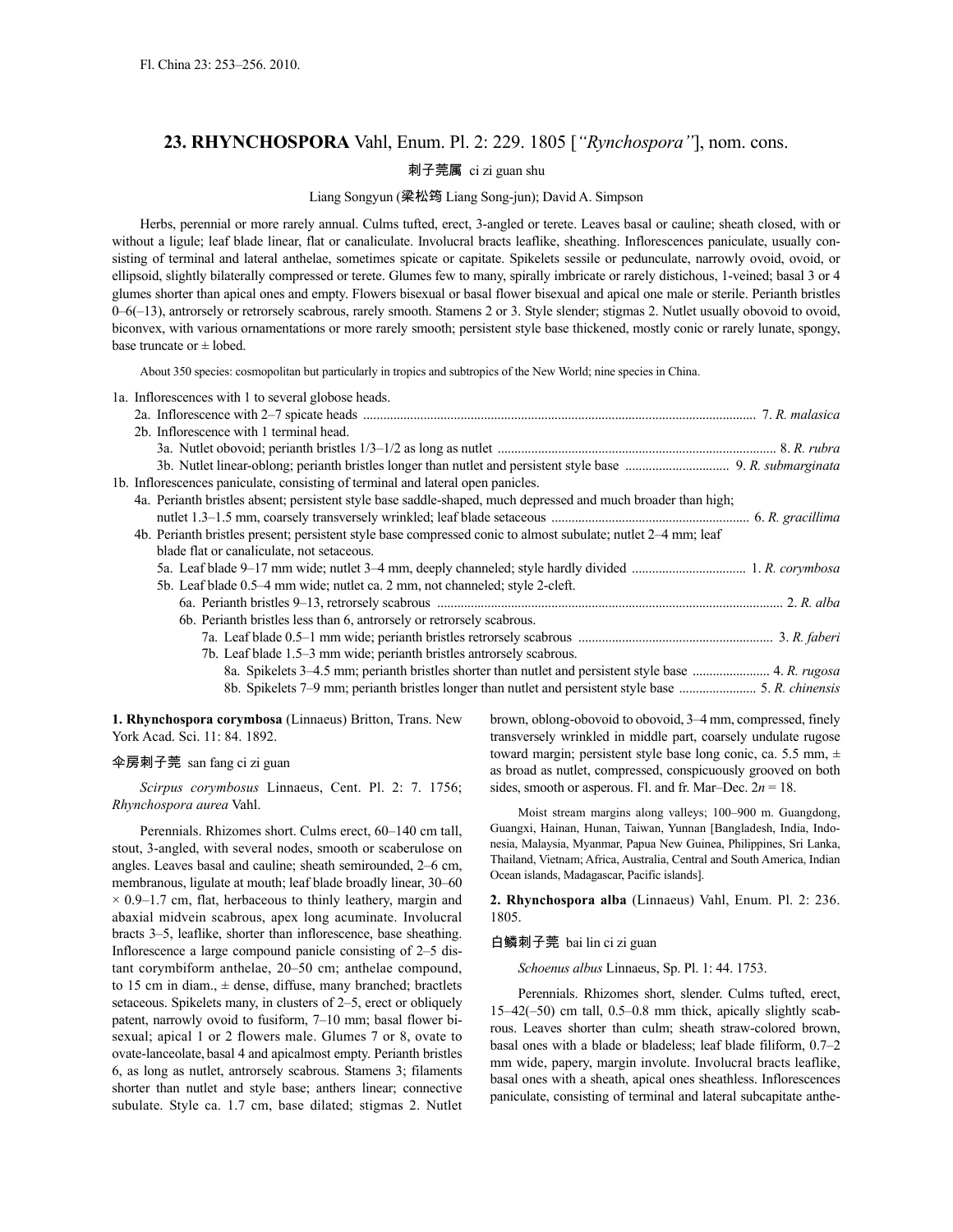lae. Spikelets fascicled in a group of 2–7, sessile or shortly pedunculate, narrowly ovoid, 5–6 mm, 2-flowered. Glumes 5 or 6, at first white turning pale brown, ovate to ovate-lanceolate, membranous, keeled, apex mucronate. Perianth bristles 9–13, longer than nutlet, retrorsely scabrous, base sparsely hispid. Stamens 2; filaments as long as nutlet and style base; anthers linear. Style filiform, base dilated; stigmas 2, almost as long as style. Nutlet yellowish green to greenish brown, obovoid to oblong-obovoid,  $1.5-2.5$  mm, biconvex,  $\pm$  smooth to obscurely wrinkled; persistent style base conic-subulate, 1/2–2/3 as long as nutlet. Fl. and fr. Aug. 2*n* = 26.

Swamps, wet places; ca. 900 m. Jilin, Taiwan [Japan, Kazakhstan, Korea, Russia; SW Asia, Caribbean (Puerto Rico), Europe, North America].

**3. Rhynchospora faberi** C. B. Clarke, J. Linn. Soc., Bot. 36: 259. 1903.

#### 细叶刺子莞 xi ye ci zi guan

Perennials. Rhizomes very short, with dense and slender fibrous roots. Culms tufted, erect, 20–40(–60) cm tall, 0.5–1 mm thick, 3-angled, basally clothed with pale yellowish bladeless sheaths, apically sometimes slightly scabrous. Leaves basal and a few cauline, shorter than culm; leaf blade filiform, 0.5–1 mm wide, 3-angled, sometimes slightly scabrous, apex finely acuminate. Involucral bracts leaflike or setaceous, sheathing. Inflorescences paniculate, consisting of a terminal and 3 or 4 lateral corymbiform anthelae; anthelae small, very distant, with 2–5 spikelets. Spikelets erect, dark brown, narrowly ovoid, ca. 3.5 mm, base subtruncate, apex acuminate. Glumes 5 or 6, ovate to elliptic-ovate, 1- or 2-flowered; basal 3 or 4 glumes narrowly ovate, empty. Perianth bristles 6, slightly longer than nutlet, retrorsely scabrous. Stamen 1; filament as long as nutlet and style base. Style slender; stigmas 2. Nutlet brown to pale reddish brown, broadly obovoid to obovoid-globose, 1.5–2 mm, biconvex, finely transversely wrinkled with longitudinally oblong epidermal cells; persistent style base narrowly conic, 1/3– 2/3 as long as nutlet. Fl. and fr. Aug–Oct.

Swamps, stream margins; ca. 400 m. Fujian, Guangdong, Guangxi, Hunan, Jiangsu, Jiangxi, Shandong, Zhejiang [Japan, Korea, Russia (Far East)].

**4. Rhynchospora rugosa** (Vahl) Gale subsp. **brownii** (Roemer & Schultes) T. Koyama in H. Hara, Stearn & L. H. J. Williams, Enum. Fl. Pl. Nepal 1: 118. 1978.

#### 白喙刺子莞 bai hui ci zi guan

*Rhynchospora brownii* Roemer & Schultes, Syst. Veg. 2: 86. 1817; *R. glauca* Vahl var. *condensata* Kükenthal; *R. rugosa* var. *condensata* (Kükenthal) T. Koyama.

Perennials. Rhizomes very short. Culms tufted, erect, 30–55(–90) cm tall, slender, 3-angled, smooth but apically usually scabrous. Leaves basal and a few cauline and distant, shorter than culm; sheath brown, closed, 2.6–6 cm, glabrous, with very short ligule at mouth; leaf blade narrowly linear, 1.5– 3 mm wide, flat or canaliculate, margin and abaxial midvein scabrous, apex long acuminate. Involucral bracts leaflike, basal ones sheathing, apicalmost sheathless. Inflorescences paniculate, narrow, consisting of 3 or 4 dense to  $\pm$  lax corymbiform anthelae; lateral peduncles solitary or 2 together, compressed, often long exserted from sheaths; rays very unequal, erect; raylets setaceous. Spikelets dark brown, ellipsoid to subovoid, 3–4.5 mm, 3- or 4-flowered, base  $\pm$  obtuse, apex acute. Glumes 7 or 8, elliptic-ovate, ovate, or broadly ovate; basal 3 or 4 glumes empty. Perianth bristles 6, slightly shorter than nutlet, unequal, antrorsely scabrous. Stamens (1–)3; filaments longer than nutlet and style base. Ovary obovoid; style filiform; stigmas 2, as long as style. Nutlet pale rust-colored, broadly ellipsoid-obovoid, ca. 1.7 mm, biconvex, finely transversely wrinkled with longitudinal epidermal cell; persistent style base broadly conic, shorter than nutlet. Fl. and fr. Jun–Oct. 2*n* = 36.

Swamps, moist river margins; 1000–2400 m. Fujian, Guangdong, Guangxi, Guizhou, Hunan, Jiangxi, Sichuan, Taiwan, Yunnan, Zhejiang [India, Indonesia, Japan, Malaysia, Nepal, Papua New Guinea, Philippines, Sri Lanka, Thailand, Vietnam; Africa, Australia, Europe, Indian Ocean islands, Madagascar, Pacific islands].

*Rhynchospora rugosa* subsp. *rugosa* occurs in tropical America and South America.

**5. Rhynchospora chinensis** Nees & Meyen ex Nees, Nov. Actorum Acad. Caes. Leop.-Carol. Nat. Cur. 19(Suppl. 1): 108. 1843.

# 华刺子莞 hua ci zi guan

*Rhynchospora glauca* Vahl var. *chinensis* (Nees & Meyen ex Nees) C. B. Clarke; *R. japonica* Makino; *R. longisetigera* Hayata.

Perennials. Rhizomes very short. Culms tufted, erect, 25–60(–125) cm tall, slender, 3-angled, rigid, basally clothed with 1 or 2 bladeless sheaths, apically scabrous. Leaves basal and cauline, shorter than inflorescence; sheath 5–9 cm; ligule rust-colored brown, short, membranous; leaf blade narrowly linear, 1.5–2.5 mm wide, margin scabrous, apex acuminate. Involucral bracts leaflike, longer than inflorescence, basal ones sheathing, apicalmost one shortly sheathing or sheathless. Inflorescences paniculate, consisting of 3–5 corymbiform anthelae, mostly binate, suberect; peduncle exserted, sublaxly bearing 2–9 clusters of spikelets. Spikelets brown, narrowly ovoid, 7– 8 mm, 2–5-flowered, base  $\pm$  obtuse, apex acute. Glumes 5–8, brown to yellowish brown, elliptic-ovate to lanceolate-elliptic; basal 2 or 3 glumes empty; apical glumes broadly ovate to lanceolate-elliptic, membranous, 1-costate, apex mucronate to acuminate. Perianth bristles 6, antrorsely scabrous. Stamens 3; filaments slightly longer than nutlet and style base; anthers linear. Ovary obovoid; style filiform, base dilated; stigmas 2, shorter than style. Nutlet dark reddish brown, broadly ellipsoid-obovoid, 2–3.7 mm, biconvex, finely transversely wrinkled with longitudinally oblong epidermal cell; persistent style base narrowly conic, slightly shorter than or equaling nutlet. Fl. and fr. May–Oct.

Swamps, moist places, wet grasslands; 100–1400 m. Anhui, Fujian, Guangdong, Guangxi, Hainan, Hubei, Jiangsu, Jiangxi, Shandong [Japan, Myanmar, Sri Lanka, Thailand, Vietnam; Indian Ocean islands, Madagascar].

**6. Rhynchospora gracillima** Thwaites, Enum. Pl. Zeyl. 435.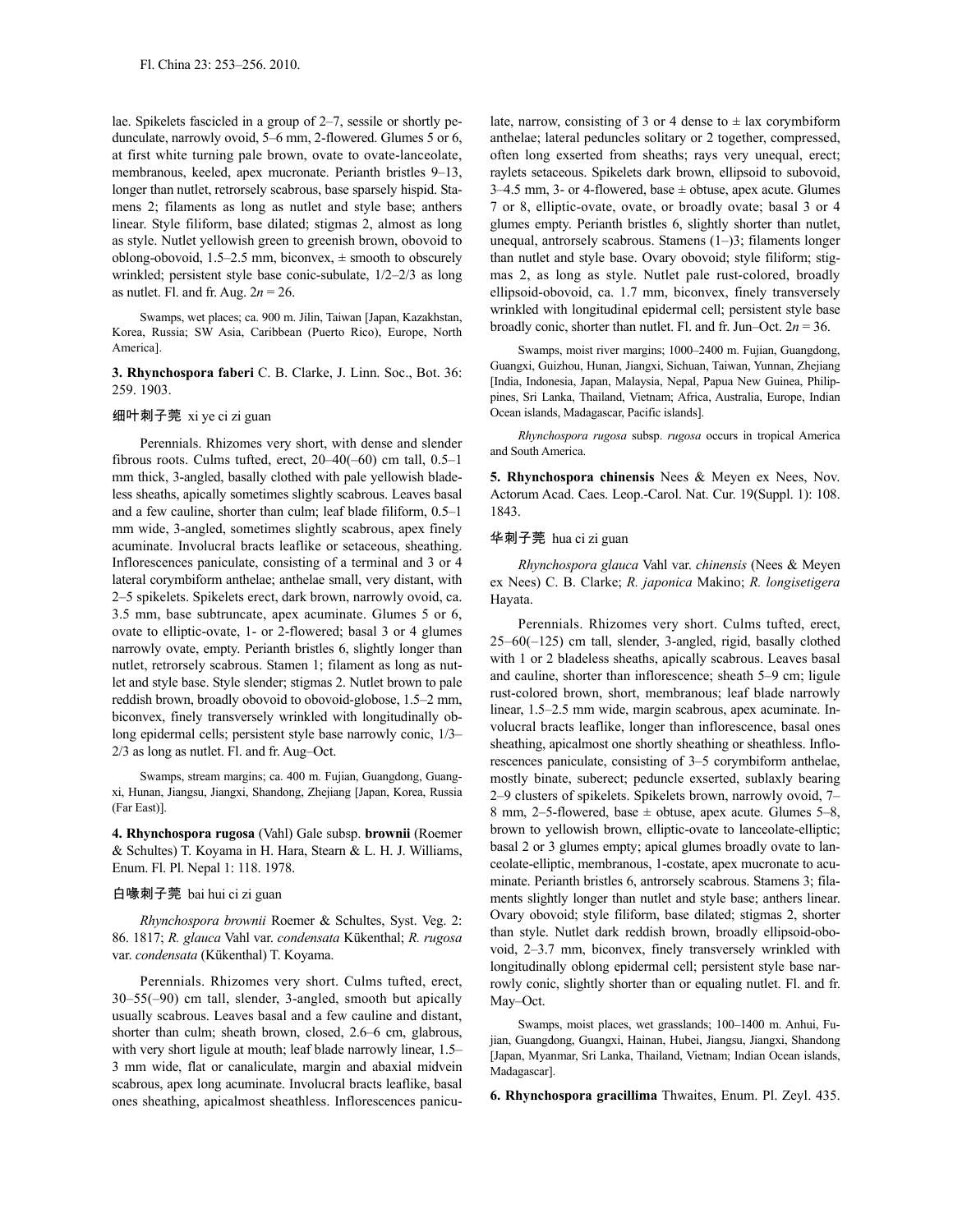1864.

## 柔弱刺子莞 rou ruo ci zi guan

*Rhynchospora kamphoeveneri* Boeckeler.

Annuals or short-lived perennials. Culms densely tufted, 20–60 cm tall, filiform, 3-angled, smooth. Leaves shorter than culm; leaf blade setaceous, 0.5–1 mm wide, canaliculate, apex scabrous. Involucral bracts setaceous, sheathing. Inflorescences laxly paniculate, consisting of 1–3 corymbiform anthelae to 4 cm; terminal anthela longer than lateral ones, simple or subcompound; lateral anthelae simple, with peduncles exserted from sheaths; rays capillary, 2–4 cm, often upcurved, smooth, subtended by setaceous bractlets. Spikelets solitary, narrowly ovoid, 3- or 4-flowered, apex acute; peduncle long. Glumes 7 or 8, pale rust-colored with purplish lines, spirally imbricate, broadly ovate, membranous, muticous. Perianth bristles absent. Stamens 2; anthers 1.5–2.3 mm. Style ca. 2.3 mm, base much depressed, saddle-shaped, 2-lobed, and almost as broad as nutlet, apex 2-cleft to middle. Nutlet grayish white, shortly stipitate, broadly obovoid,  $1.3-1.5 \times 1.3-1.5$  mm, biconvex, deeply transversely wavy ridged, with longitudinally linear epidermal cells, apex truncate. Fl. and fr. Sep–Oct.

Moist places, grassy slopes, forests; 900–1000 m. Fujian, Hong Kong [India, Indonesia, Papua New Guinea, Sri Lanka, Thailand; tropical Africa, NE Australia, Indian Ocean islands, Madagascar].

No specimens of *Rhynchospora gracillima* from China have been seen by the present authors. The plants from China would be *R. gracillima* subsp. *gracillima*; another subspecies occurs in tropical Africa and Madagascar.

**7. Rhynchospora malasica** C. B. Clarke in J. D. Hooker, Fl. Brit. India 6: 670. 1893.

#### 日本刺子莞 ri ben ci zi guan

*Rhynchospora nipponica* Makino.

Perennials. Rhizomes short, creeping. Culms erect, simple, 60–100 cm tall, rigid, with several nodes, smooth, basally obtusely 3-angled and clothed with dusky brown bladeless sheaths, apically acutely 3-angled. Leaves longer than culm; sheath elongated, tightly surrounding culm; ligule rust-colored brown, short, membranous; leaf blade broadly linear, 5–9 mm wide, flattish, apex long acuminate to acute. Involucral bracts spreading, 7–20 cm, much longer than inflorescence, sheathless. Inflorescences spicate, 3–20 cm, with 2–7 heads, basally interrupted, apically subcontiguous; heads sessile, globose, 1– 1.5 cm in diam. Spikelets narrowly ovoid, 6–7 mm, weakly laterally compressed, 1-flowered, base contracted, apex acuminate. Glumes 5 or 6; basal 3 or 4 grayish brown, ovate, much smaller than others, membranous, 1-veined, apex acute; apical 2 glumes lanceolate-ovate. Perianth bristles 6, filiform, 3.5–4.5 mm, ca.  $2 \times$  as long as nutlet, flexuose, smooth. Stamens 3; anthers ca. 2 mm. Style slender; stigmas 2. Nutlet dark brown, obovoid to broadly obovoid, 2–2.3 mm, biconvex, indistinctly transversely wrinkled, shiny, base attenuate; persistent style base narrowly conic-subulate, 4–5 mm, glabrous. Fl. and fr. Sep–Oct.

Swamps, rarely in shallow water. Guangdong, Taiwan [Indonesia, Japan, Korea, Malaysia].

**8. Rhynchospora rubra** (Loureiro) Makino, Bot. Mag. (Tokyo) 17: 180. 1903.

#### 刺子莞 ci zi guan

*Schoenus ruber* Loureiro, Fl. Cochinch. 1: 41. 1790; *Morisia wallichii* Nees; *Rhynchospora wallichii* (Nees) Kunth.

Annuals or short-lived perennials. Rhizome short. Culms tufted, 30–65 cm tall, 0.8–2 mm thick, terete, smooth. Leaves shorter than culm; sheath brownish straw-colored, 1–7 cm; leaf blade narrowly linear, 1.5–3.5 mm wide, papery, slightly scabrous, apex acuminate. Involucral bracts 4–10, stiffly spreading, leaflike,  $1-5(-8.5)$  cm, longer than inflorescence, unequal, densely ciliate at dilated base, sheathless. Inflorescence a single terminal head, brown to orangish brown, globose, 1–1.8 cm in diam., with many spikelets. Spikelets narrowly ovoid, 6–8 mm, shiny, 2–4-flowered. Glumes 7 or 8, brown, ovate-lanceolate to elliptic-ovate, thinly papery, keeled, vein 1, apex obtuse to acute; basal glumes each with a female flower; apical 1 or 2 glumes each with a male flower. Perianth bristles 4–6, unequal, 1/3–1/2 as long as nutlet, antrorsely scabrous. Stamens 2 or 3; filaments shorter to longer than subtending glume; anthers linear; connective evident. Style filiform; stigmas 2 or sometimes undivided, very short. Nutlet brown when mature, obovoid, 1.5–1.8 mm, biconvex, edges subacute with apical half hispid-serrulate, sides sparsely hispid-scabrous mainly on apical half, obscurely spotted with minute isodiametric epidermal cells; persistent style base conic, 1/5–1/4 as long as nutlet, base abruptly widened. Fl. and fr. May–Nov.

Road margins, grassy slopes, wet places; 100–1400 m. Anhui, Fujian, Guangdong, Guangxi, Guizhou, Hainan, Hubei, Hunan, Jiangsu, Jiangxi, Taiwan, S Yunnan, Zhejiang [India, Indonesia, Japan, Korea, Laos, Malaysia, Nepal, Papua New Guinea, Philippines, Sri Lanka, Thailand, Vietnam; Africa, Australia, Indian Ocean islands, Madagascar, Pacific islands].

Plants from China would be *Rhynchospora rubra* subsp. *rubra*; other subspecies occur in Africa and Madagascar.

**9. Rhynchospora submarginata** Kükenthal, Bot. Jahrb. Syst. 74: 498. 1949.

#### 类缘刺子莞 lei yuan ci zi guan

*Rhynchospora marginata* C. B. Clarke (1908), not (Liebmann) Steudel (1855).

Annuals. Roots fibrous. Culms tufted, erect, 10–60 cm tall, slender, 3-angled, smooth. Leaves basal and 1 or 2 cauline in lower 1/3 of culm, 1/4–3/4 as long as culm; leaf blade linear, 2–2.5 mm wide, glabrous or pubescent, margin slightly involute, apex acuminate. Involucral bracts 3–6, leaflike, to 15 cm, base dilated and densely ciliate, apically slightly involute, sheathless, apex acuminate. Inflorescence a single terminal head, 1.2–2 cm in diam. Spikelets narrowly ovoid, 5–6 mm, shiny, 2-flowered. Glumes 6 or 7, rust-colored, ovate-lanceolate to elliptic-lanceolate; basal 3 or 4 empty,  $\pm$  smaller; middle glumes ca. 4 mm, each with 1 female flower; apical 2 or 3 glumes each with a male flower. Perianth bristles 6, longer than nutlet and style base, antrorsely scabrous. Stamens 2 or 3; anthers linear, ca. 2 mm; connective slightly evident, reddish,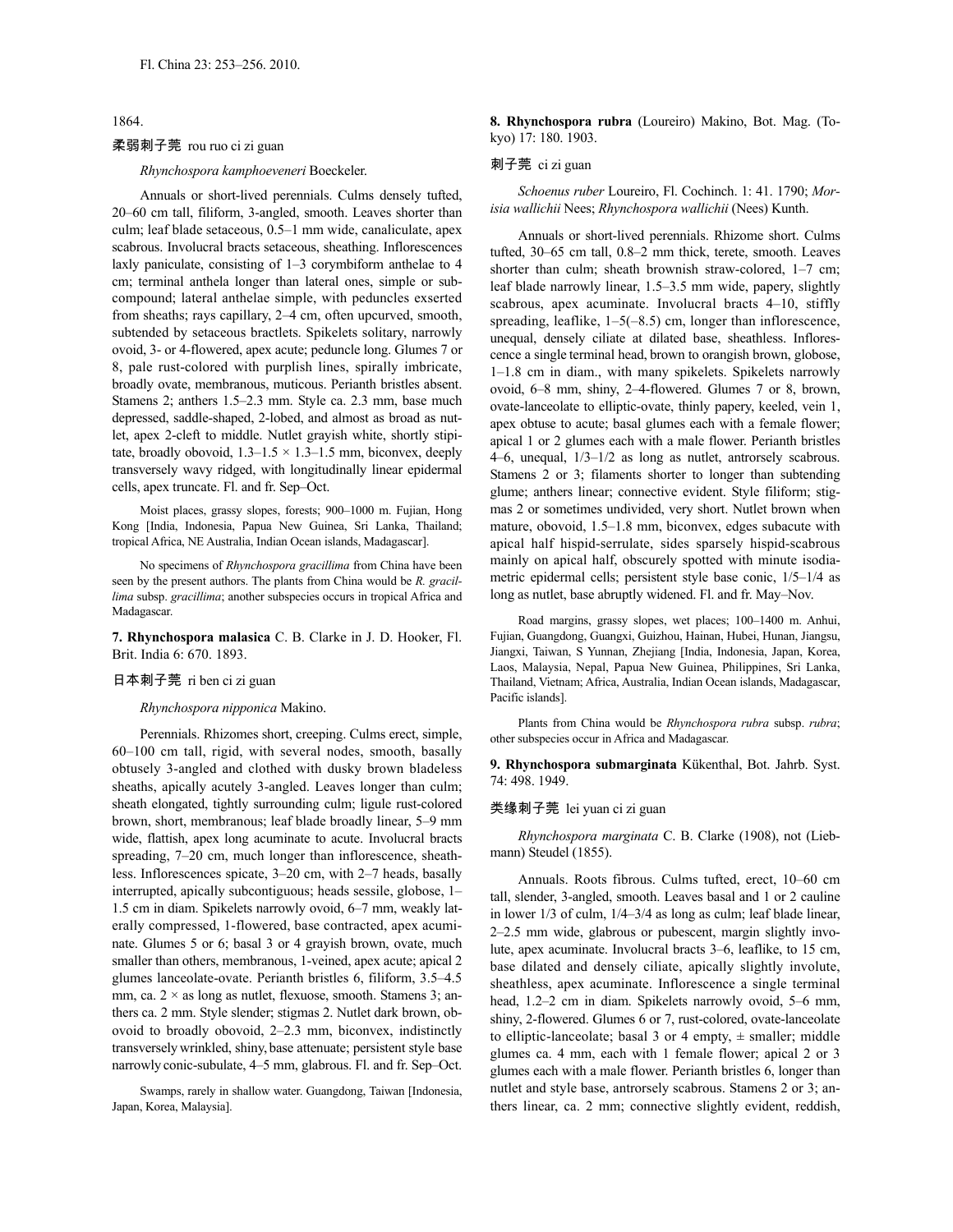Fl. China 23: 253–256. 2010.

pubescent. Nutlet blackish, linear-oblong, ca. 3.5 mm, sub-biconvex, whitish setulose to almost glabrous; persistent style base pale brown, ca. 1/2 as long as nutlet. Fl. and fr. Jun–Oct.

Sandy grasslands, paddy fields. Hainan [India, Indonesia, Malaysia, Papua New Guinea, Thailand, Vietnam; N Australia].